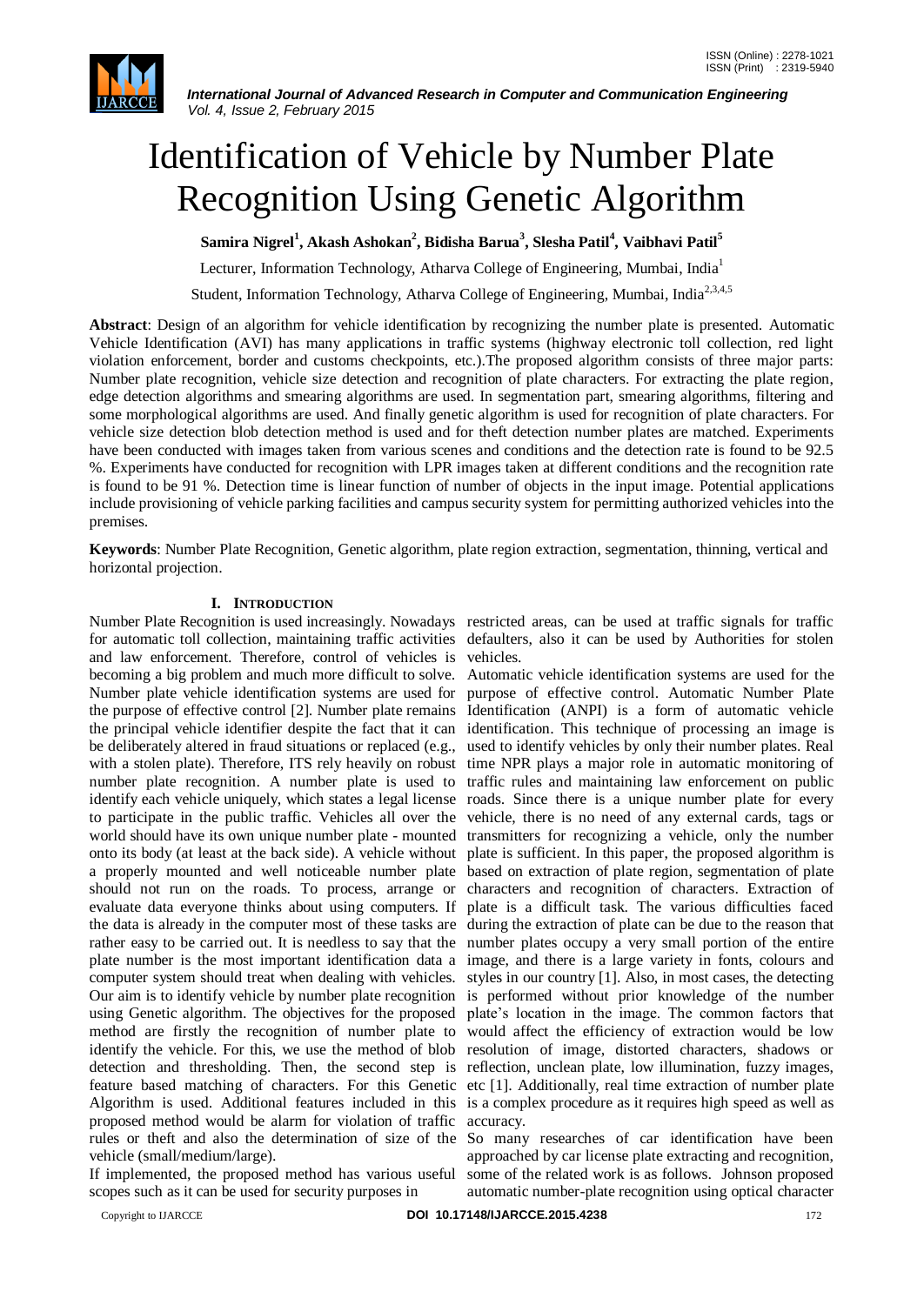

recognition techniques [3]. Johnson and Bird proposed areas covering those regions. A blob is a part of a digital knowledge-guided boundary following and template image in which some attributes are fixed or change within matching for automatic vehicle identification [4]. Fahmy a predefined range of values; all the points in a blob can be proposed bidirectional associative memories (BAM) used in some sense to be alike each other. neural network for number plate reading [5]. It"s *B. LOCALIZATION & EXTRACTION OF NUMBER*  appropriate for small numbers of patterns. Nijhuis, Ter *PLATE:* Brugge, Helmholf J.P.W. Pluim, L. Spaanenburg, R.S. The extraction of plate region is the first step of the Venema and M.A.Westenberg proposed fuzzy logic and algorithm. Image captured from the camera is first neural networks for car number plate recognition.

The paper is organized as follows: Section III contains proposed method, Section IV contains Experimental Results, and conclusion and References.



# **II. PROPOSED METHOD**

Fig. 1. Structure of the NPR System

Here two cameras are used one for vehicle and one for number plate capturing. We will have database of registered number plate, Character database (0-9 and A to Else; no change [2] blob detection. Then Number plate will be detected using Genetic Algorithm and verified if is registered or not. Then will have red, green and blue indicators simulation. If red signal is active and vehicle is passed then its number plate, fine and date, time will be stored in database. If someone"s vehicle is stolen then he will enter theft on signal in database. If that vehicle comes and is theft signal on the buzzer signal will be activated.

Traffic images are captured and it is compensated for noise and lighting differences. Edge and gradient techniques are in use to extract fore ground details. Number of object areas in the image is found out by counting the gray level transitions. Windows equal to number of object areas are shown with left, right, top and bottom line. Based on the geometrical details of the detected window such as height, width and aspect ratio, objects regions are differentiated into small, medium and heavy vehicles [1]. Then, number plate is localized and extracted by pixel processing techniques. GA is employed at the second level to control and map the character pixels into the window panes. Finally, a features based matching is employed for character recognition.

The implementation can be carried out in four stages as follows:

A. Blob Detection, [2]

B. Localization and Extraction of Number Plate, [1]

C. Segmentation, [2] &

D. Character Recognition using Genetic Algorithm [1].

*A. BLOB DETECTION:*

Copyright to IJARCCE **DOI 10.17148/IJARCCE.2015.4238** 173

converted to the binary image which exists of only 1"s and 0"s (only black and white) [2] by using the method of thresholding. In this method, the pixel values of 0 (black) are given for all pixels in the input image with light factor less than threshold value. Also the pixel value of 1 (white) is given for all other pixels [2]. The processing of the binarized image is carried out with the help of some methods. To obtain the plate area, smearing algorithm is used initially. The method for the extraction of text regions on a mixed image is called as smearing. The image is refined along vertical and horizontal runs (scan-lines) using the smearing algorithm. If the number of white pixels is less than the predefined threshold or greater than any other predefined threshold, white pixels are made black. Threshold values are selected as 10 and 100 for both horizontal and vertical smearing in this system.

If number of 'white' pixels  $\leq 10$ ; pixels become 'black' Else; no change

If number of "white" pixels > 100; pixels become "black"

Z).When vehicle comes, its size will be detected through Once smearing is completed, dilation which is a morphological operation, is employed on the image for distinguishing the plate region. However, there can be more than one candidate region for plate location [2]. Some criteria tests are applied to the image by smearing and filtering operation to find the exact region and eliminate the other regions. After this stage the processed image is as shown in Figure 2(a) and image involving only plate is shown in Figure 2(b).



Fig. 2(b). Extracted Number Plate

# *C. SEGMENTATION:*

In this detecting regions in a digital image that vary in image for distinguishing the characters from each other attributes such as brightness or colour, are compared to which is required if the characters are close to each other. Number plate is segmented into its components obtaining the characters one by one in the segmentation procedure. In the first step, image is filtered for improving the attributes of the image and eliminating the noises and unwanted spots. Then dilation operation is applied to the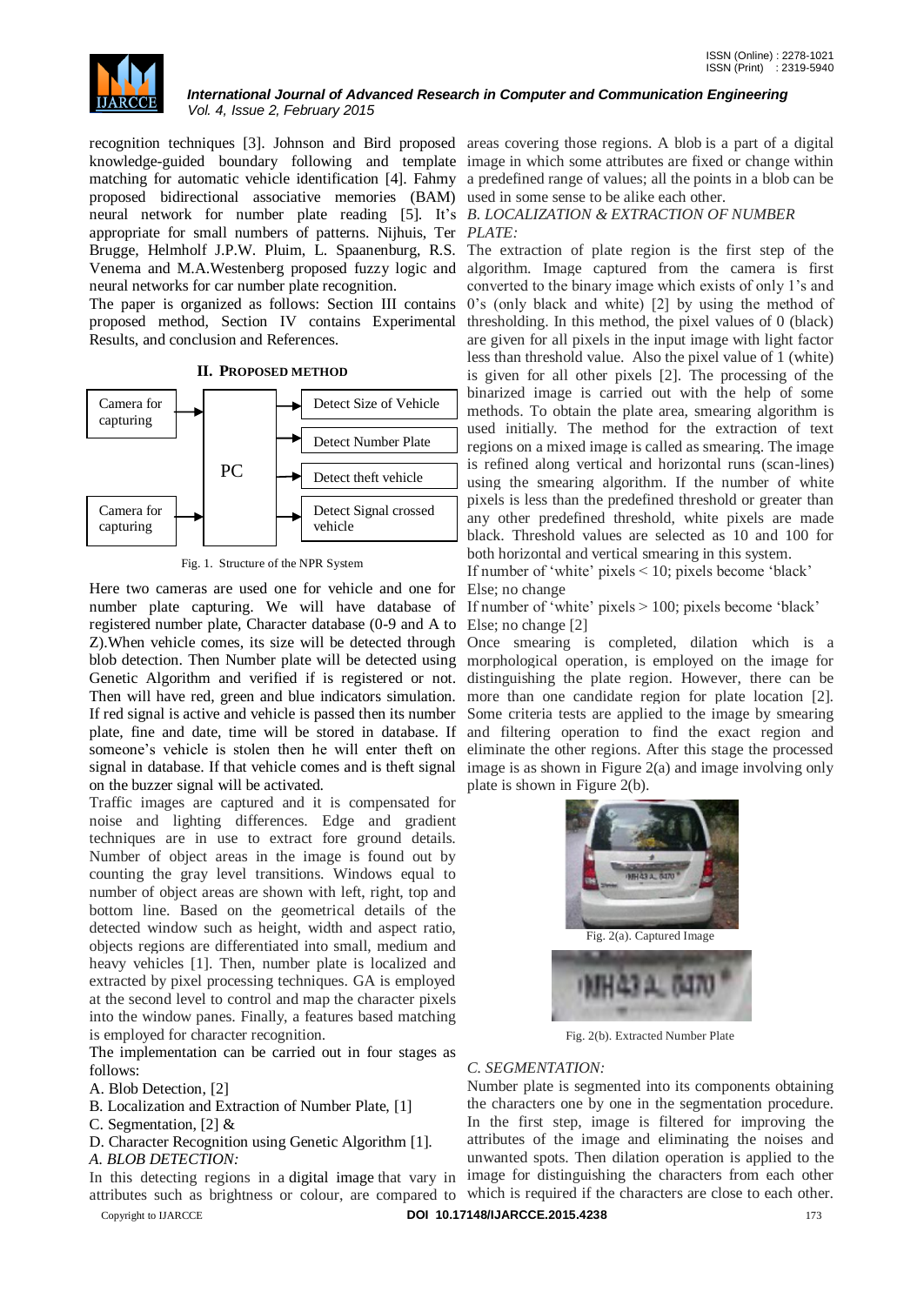

Horizontal and vertical smearing are applied for finding character[3,i]=total(w3); the character regions after segmentation and dilation operations are carried out [2]. The next step is to separate the plate characters. It is carried out by detecting the starting and end points of characters in horizontal direction. The individual characters separated from the plate are as follows in Figure 3.



Fig. 3. Segmented Characters

# *D. CHARACTER RECOGNITION USING GENETIC ALGORITHM:*

GA is employed for recognition of character at the second level. String for character recognition consists of 6 bits shown in Figure 4. The first bit is to decide if the captured character is a number or an alphabet. The next bit is to decide if the captured character matches more than one. The rest of the 4 bits represent mapping of 4 window panes of digital board.



Fig. 4. String for Character Recognition

# ALGORITHM:

The main objective of the algorithm is to detect the number plates of the various vehicles automatically. the image of a vehicle captured by a camera is considered as the input of the system. The image which is captured is taken from 3-4 meters away, is refined with the help of the It is shown that accuracy for the extraction of plate region number plate extractor which gives its output to the segmentation part. Segmentation part distinguishes the characters one by one. And finally recognition part recognizes the characters which give its result as the plate number [1].

Read jpeg,file Extract fore ground object details; Decode a string for detection; {struct of GA for detect generate initial population; fitness evolution; reproduction; cross over; mutation }; Train for more traffic images; Localize and extract Number plate  $cx = dim[0]/2;$  $cy=dim[1]/2;$ string is decoded for recognizing characters {struct of GA for character recognize  $bit=inter(7,2,windows+1);$ A DBF is designed for character recognition character[1,i]=total(w1); character[2,i]=total(w2;

Character [4,i]=total(w4); {generate initial population; fitness evolution;

reproduction;

cross over;

mutation }

Use for more images containing characters [2].

### **III.EXPERIMENTAL RESULTS**

Experiments have been performed to test the proposed system and to measure the accuracy of the system. The system is designed in Matlab for recognition of number plates. The images for the input to the system are colored images with the size of 1200x1600. The test images were taken under various illumination conditions. The results of the tests thus performed are given by the Table below:

| <b>TABLEI</b>               |
|-----------------------------|
| <b>RESULTS OF THE TESTS</b> |

| <b>Units of NPR</b><br>system               | Number of<br>Accuracy | Percentage of<br><b>Accuracy</b> |
|---------------------------------------------|-----------------------|----------------------------------|
| <b>Extraction of</b><br><b>Plate Region</b> | 166/170               | 97.6%                            |
| <b>Segmentation</b>                         | 163/170               | 96%                              |
| <b>Recognition of</b><br><b>Characters</b>  | 168/170               | 98.8%                            |

is 97.6%, 96% for the segmentation of the characters and 98.8% is the percentage of accuracy of the recognition unit. The overall system performance can be defined as the product of all units accuracy rates (Extraction of plate region, segmentation of characters and recognition of characters). Recognition Rate of LPR System =pi(Percentages of Accuracy)

For vehicle detection in [6], a data base of pictures with their locations and class of objects were manually determined. This algorithm for vehicle identification by plate recognition uses GA. The new algorithm is tested on road traffic images captured from CCTV cameras in national highways in India also. Traffic images may consist of variety of vehicles like bus, truck, scooter, car, bike, motor cycle etc. This algorithm is implemented on Intel Core to Duo Processor in Windows XP using RSI"s IDL platform. Experiments are carried out with images from NPR images. Edge based segmentation is adopted to detect object regions and they are captured in different windows using GA. If more than one object is present in a single window, overlapping region is detected and detached. Experiments are repeated for detection with 8 bit string using a separate bottom line for every window. Experimental results are better for edge images obtained